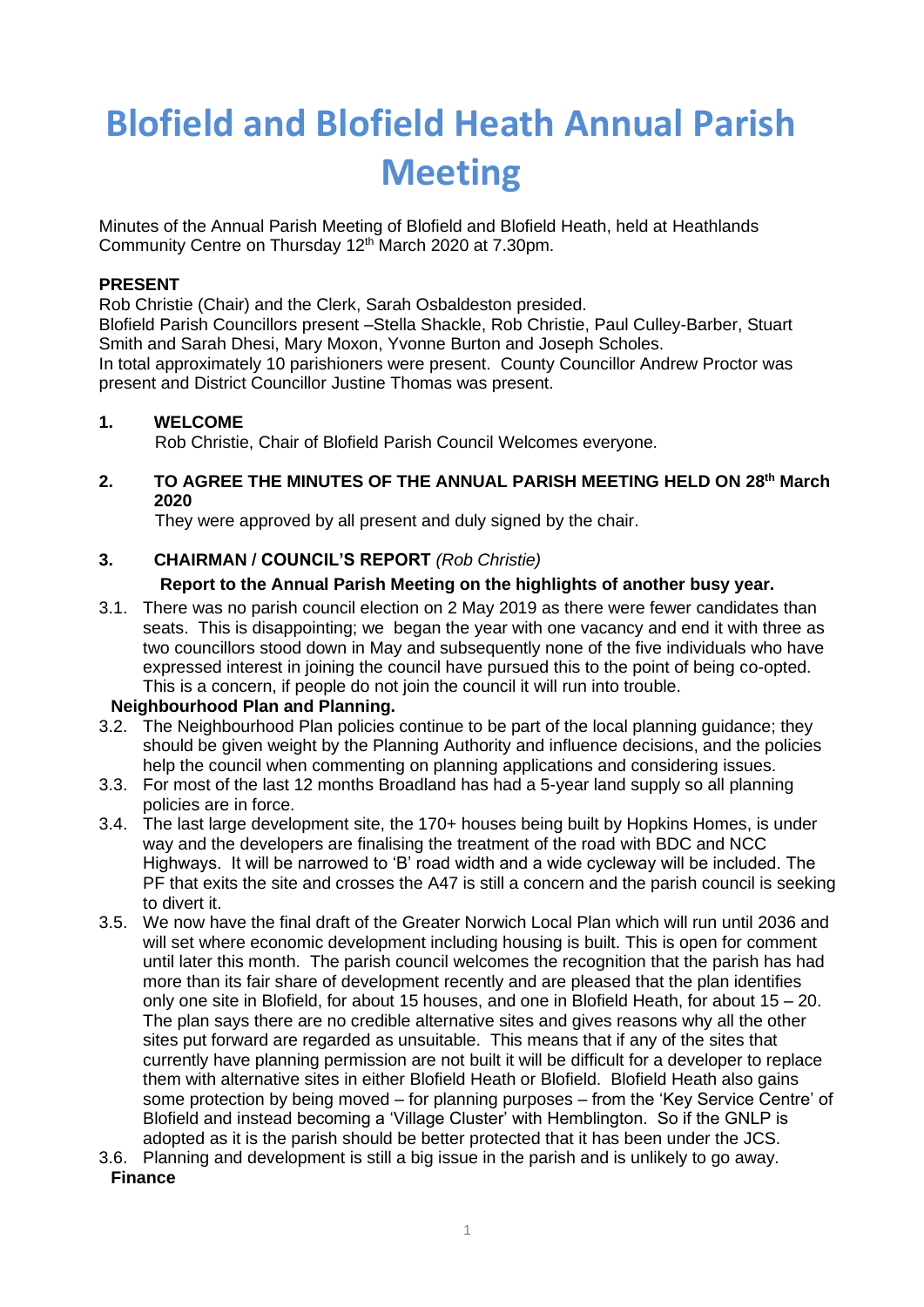3.7. We have again increased the precept this year. The finances are healthy but we have increased commitments and costs and it makes sense to ensure the parish is properly resourced in the future. CIL money is coming to the parish from new-build houses but there are restrictions on how we use it; and improvements to parish facilities will mean increased upkeep and management costs. We are building up cash reserves, both to meet inevitable maintenance and repair costs, but also to help fund improvements to what we already have and by way of new projects.

### **Projects**

- 3.8. The footpath through the churchyard turned into a saga with the replacement gates being fitted in 2018 and the improvements to the footpath being done in April 2019.
- 3.9. The trod in Blofield Heath to Dye's Road was built and NCC Highways said that their workmen were very pleased by the interest shown and the comments they received whilst doing the work. A bus shelter was installed in Blofield Heath following the request made by residents. Both these we part-funded by NCC Highways via the Parish Partnership scheme.
- 3.10. The remaining element of a partnership scheme installing new signs at the entrances to both Blofield Heath and Blofield – should be done soon. **Blofield School and Community Land**
- 3.11. NCC held an event in May 2019 at the school to show their proposal for a new school. This met with approval from those attending but little progress has been made as NCC has not been able to obtain Norfolk Homes' agreement to vary the covenant on land north of Wyngates - which NCC need for the school field. The land is due to be transferred for 'community use' which excludes education. Until this is resolved the project is stalled and this affects not just the school. The new school site would also enable the medical practice to share a new access and so build a large extension at the front of the surgery. Between the school and the surgery most of the residents of the parish are likely to be affected by, at best, a delay in providing the enlarged facilities that are badly needed. If the new school cannot go ahead and the surgery cannot expand most of us will suffer.
- 3.12. The parish council is working with NCC and BDC to see if they can find a way around the problem of Norfolk Homes having to agree to vary the condition that the land is for community use only. Our local County Councillor, Andrew Proctor, who is also the leader of NCC, is involved and we hope that a solution will be found soon.
- 3.13. One community land project that has progressed is the acquisition of about 4 acres of meadow and marsh running from Bay Bridge to the footpath to Braydeston. This was purchased last Spring. It will be a conservation site with public access, linked to both the public footpath and, in time, the Cremers Meadow site in Brundall. The project was been greatly facilitated by BDC which contributed to the purchase price, will contribute to the setup costs, and has paid the legal fees. The site will open to the public as soon as possible – hopefully in the summer - but before it can open planning consent for the change of use has to come through, gates and fencing have to be installed and some work will have to be done at the culvert by the Bay Bridge entrance. The parish council has a 'Friends of Marty's Marsh' group to help with the project; working parties have taken place and the parish council is very grateful to the volunteers from the Friends Group, BADCOG and the Bure Valley Conservation Group who have put in hours of labour. Again, please look out for news on the website – and feel free to join the Friends. **A47**
- 3.14. The A47 dualling is having an impact on the allotments entrance. HE has relocated the contractors' compound and we heard recently that the loss of land will be restricted to the current car park and a consequential loss of some of the top plots to create an access from the new car park. The net loss will be limited and there will be a gain of a new and better car park. We have struggled – as have neighbouring parishes – to get any joy from HE's community funds for help with local projects. Our requests for financial support for replacement play equipment at MHH and at Heathlands and towards creating public access and footpaths at Marty's Marsh were unsuccessful but we can re-apply. Unfortunately, HE haven't given any help or feedback so we are pressing them for this before re-applying. **Blofield Project: or how to spend the CIL**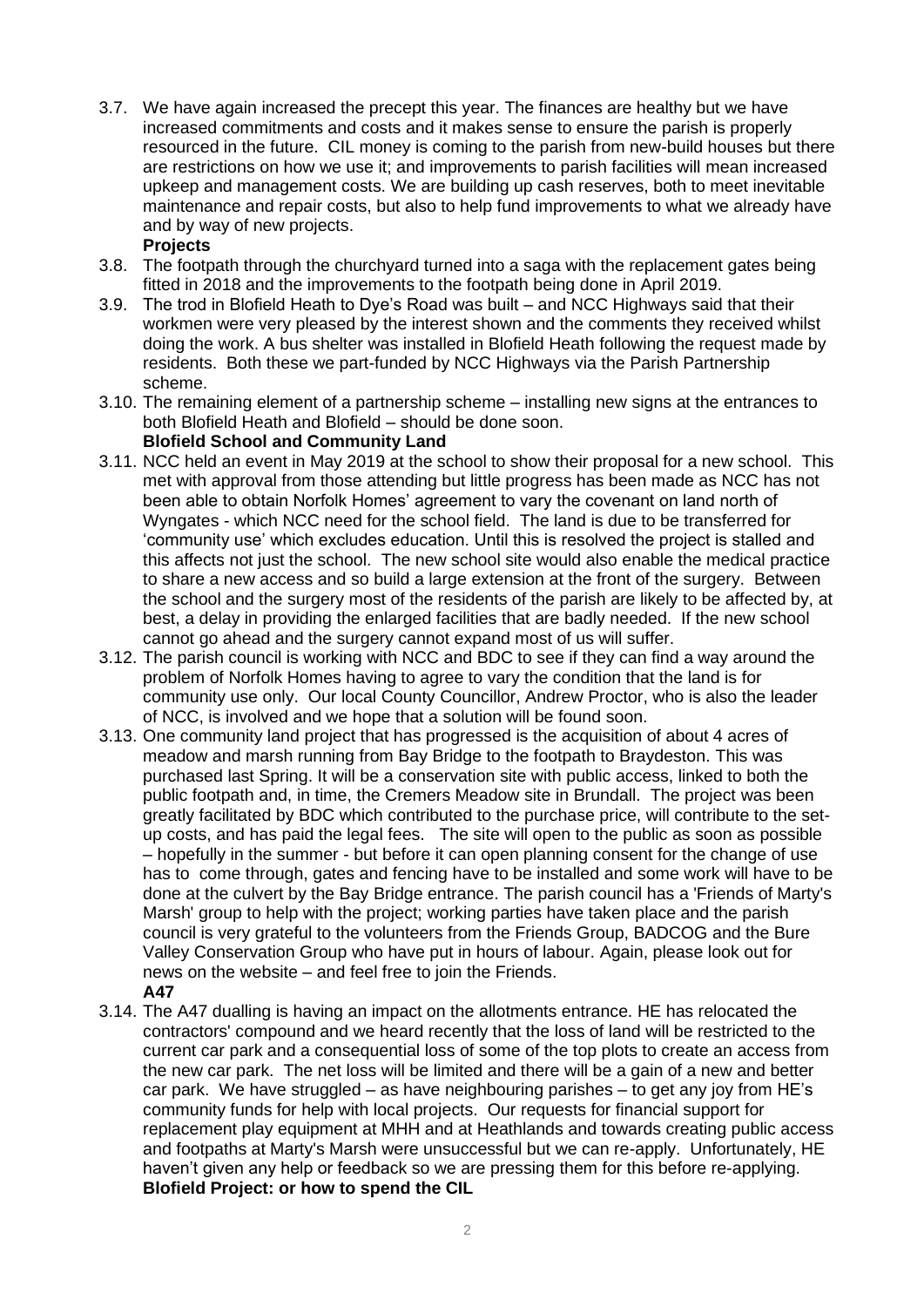- 3.15. Further discussions with the management committees of Heathlands, the Courthouse and the Margaret Harker Hall have taken place to explore whether there are:
	- ways of improving and extending the facilities to help accommodate increased demand as a result of the new housing, and/or
	- essential works required to maintain the current provision which could be funded, wholly or in part, from the CIL.
- 3.16. The last meeting was based on the recommendations of our consultants who undertook community engagement last summer. Their advice was to try to do a 'large project' so the halls have been asked to consider this and say whether or not they think a 'large project' may be viable at their site. This should bring us closer to having a range of options. We can then consult and see what residents prefer before making decisions. Clearly there will be a lot of work for voluntary groups, and the councillors, to bring a project or projects forward and BDC has offered help and support from Sally Hoare, a BDC officer.

### **What else?**

- 3.17. Establishing a Public Right of Way in Hillhouse Lane/Clarks Loke in Blofield Heath is ongoing. NCC Rights of Way team said it may take 2 years to conclude but that's running out…..
- 3.18. As before we are concerned for the future of Plantation Wood. The planned improvements to the A47 meant that HE was unable to proceed with any land disposal in the locality. We hope that once the N. Burlingham route is finalised, later this year, it may be possible to revive the disposal and seek funding for a purchase from one of HE's community funds. In effect HE would pay themselves which we hope might look attractive to them.

### **Acknowledgements**

- 3.19. Our new District Councillors, Nigel Brennan and Justine Thomas are being supportive. It is good to have ward councillors taking an interest in our parish. Our County Councillor and Leader of NCC, Andrew Proctor, has been very helpful and supportive. I'll repeat what I say each year: the difference their input can make is significant and a bit depressing as it shouldn't need the involvement of an elected councillor to get the attention of a local authority.
- 3.20. I do want say thank you to the parish councillors who have been able to work on projects and issues over the year. Without their efforts things couldn't happen.
- 3.21. Last but not least a big thank you to our two Clerks who do a lot and do it to a high standard. We are fortunate to have such a good team.

### **Conclusion**

3.22. I'm sure I've missed things. Sorry. I'll end by reminding everyone that it would be good to have a full complement of councillors. So anyone who wants to help make the village an even better place to live, help decide how the council spends perhaps £750,000 of CIL over the next few years, or just thinks they can help us do a better job should seek co-option. Please.

### **4. Blofield Court House Report** *(Report by Mike Coley read by Robin Bunce)*

- 4.1. The last twelve months has seen much change within the Committee looking after the Court House.
- 4.2. The first loss was Sarah Tetlow who left the management committee followed shortly after by Mike Tetlow making it known that he would be standing down at the AGM in June. The work both these members of the committee cannot be underestimated, and they have left a massive whole to fill. I would wish to register our thanks and appreciation for all the work and time both Sarah and Mike have given over the years.
- 4.3. Following a couple of months of uncertainty, the committee has regrouped and following the AGM in June we have spent much time and effort to learn aspects of the building that have for many years been the sole responsibility of Mike. The Committee has worked hard following these changes and has managed to keep the regular use of the building going whilst looking to make changes that will benefit current and future users.
- 4.4. Our finances have been maintained at a healthy level. Village Screen has been a good source of income and regularly attracts full houses to our shows. We maintain our commitment to the Jazz evenings and look forward to more evenings throughout the year.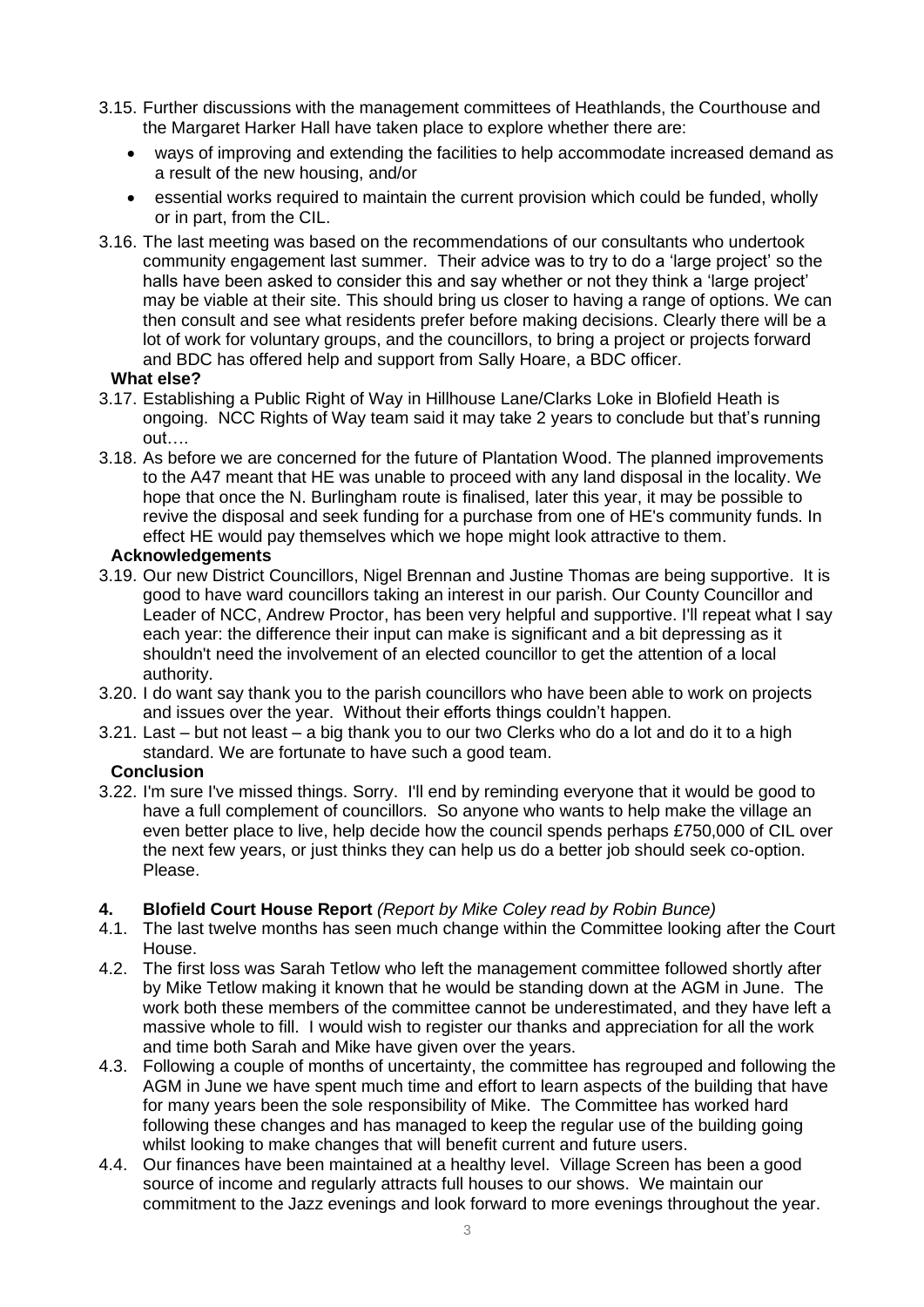Our regular users have been consistent with some new ones trying to generate a customer base, unfortunately not all have been successful.

- 4.5. The committee is currently engaged in projects that will look to enhance the current audio/visual facility within the main hall. This is hoped to make available, use of the projector and audio equipment that will enable us to advertise more to commercial users as a suitable meeting room able to offer the ability to show presentations easily. Other projects for this year are to move forward with a project for the car park with potential changes to the ramp access and surfacing of the car park including management of surface water. We have engaged with contractors to replace some windows in the meeting room and ladies toilet, in addition a contract to repaint all exterior woodwork. In the immediate future we hope to have all gutters and roof valleys cleaned and sealed to manage rainwater and eliminate damage that is being suffered due to blocked downpipes and leaking joints.
- 4.6. An application has been submitted to the Parish Council for assistance in a full building survey that will lend assistance in formulating a long term strategy in repairs and maintenance.
- 4.7. The committee is still looking for additional personnel to fill vacancies of a secretary/minutes person and additional help to the booking clerk who has wished to retire for the last few years but thankfully has kept supporting us.
- 4.8. In short a year of challenges that the remaining members of the committee have risen to and managed to maintain a facility fit for all our users. To that I offer my thanks to all members and look forward to the coming year.

### **5. Heathlands Community Centre Report** (Claire Norton)

- 5.1. 2019 will have to be remembered as the year of the major refurbishment of Heathlands. Work started in March last year and finished in July. and Lilly Barnes, who had just celebrated her 100th birthday, kindly cut the ribbon at our official opening ceremony on the 7th of September. It was a splendid day, the weather was warm and sunny, lots of people turned out and the builders provided an excellent BBQ well into the evening.
- 5.2. Everybody who helped to bring this refurbishment to a conclusion should be proud of what you all have achieved, Heathlands is now a facility which will enhance life in Blofield Heath. The external appearance of what was a rather dated exterior now has a sparkle and the interior offers a much greater degree of comfort. The Social Club in particular has had a complete make-over, with new carpets, curtains and comfortable seating. There are now two new Bars, each fully fitted out and backed up by a new temperature controlled Cool Room. The Committee Room and Entrance Hall have also been included in the fit-out and are now both inviting and comfortable spaces to enjoy.
- 5.3. A common denominator that is in everyone of my reports, is the simple fact, that although we have achieved so much with the refurbishment, Heathlands still takes a huge amount of money every year to run. Fundraising is constantly at the top of all our agenda's, we recently had no option but to replace the main boiler in the Hall and the Social Club needed new electronic cash registers, so both of these reduced our savings. We have quotes to redecorate the main Hall and we also need to re-do the Kitchen, but both of these will have to be put on hold for the time being.
- 5.4. The Jumble Sales continue to be a good investment as does the Christmas Fair and Beer Festivals. Jack and Jills tea and chat, the Bingo, the 50/50 Lottery and Garage Sale all helps as does the Supporting Heathlands page in Focal Point. We share the Burns night, the Open Garden and Wine Tasting with Hemblington Church.
- 5.5. The Monday Luncheon Club is still as popular as ever and is a real asset to the Village, as is Pre School and Messy Mushrooms. It was a bit sad that Fiona's Forest School suffered a bit from vandalism during the winter. Keep Fit, Zumba, Brownies, Short Mat Bowls, Badminton and a host more still use the main Hall and the Bowls Club and Junior Football are still popular, in so much that we really need to extend the carpark.
- 5.6. With the help of the Parish Council we were able to replace the fencing around the Under 5's play area and now thinking about the equipment as that has been high on our list for far too long. The Trod has been completed and much enjoyed by walkers and so much safer.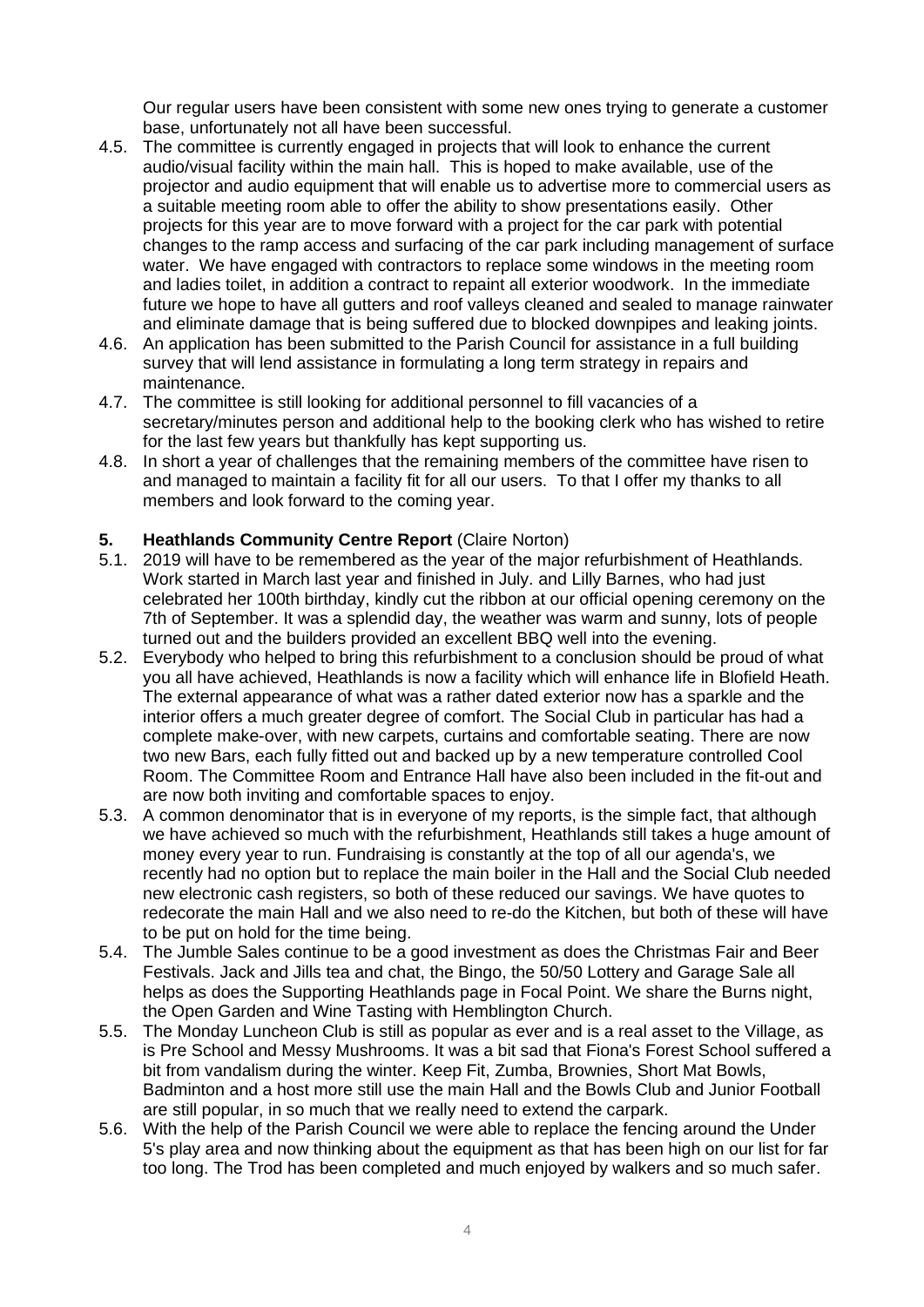- 5.7. To conclude this report, I have to say a big thank you to your Parish Council, not only for the annual help you give us but also for the additional financial help with the refurbishment last year. I trust that you can see that we spent your money wisely.
- **6. MARGARET HARKER HALL REPORT** (provided by Julian Rudd, Chairman of Trustees and read by Clerk, Sarah Osbaldeston)

# **Margaret Harker Hall Annual Report March 2020**

6.1. Has it been a year already time has passed so quickly after taking on the role of the Chair of the Trustees the changes and upgrades of the hall have taken up a lot of time and we have all have been very busy all year.

# **Refurbishment and improvements**

- 6.2. The toilet refurbishment and improvement has been the biggest change achieved and thanks go to the Parish Council for their financial help and guidance throughout this last year, thank you.
- 6.3. Along with the Parish Council, there have been funds and financial help from Awards for all, Norfolk Community Foundation, the Geoffrey Watling Charity.
- 6.4. Users and visitors to the hall have made some very positive comments about the great improvement in our facilities.

# **Hall Hire**

6.5. Our income from the hire of the facilities continues to increase, although Margaret has had to turn down several bookings due to a lack of space.

# **Reorganisation of the Committee**

6.6. With the stepping down of Paul as our treasurer there will be a reorganisation of responsibilities/duties, in the next few weeks, this will include the part time paid admin help from Lingwood Village Hall.

## **The last few months**

- 6.7. Over these last few months we have continued to offer a good facility for the village with the green area to play on, this area is greatly appreciated by anyone who uses the area, even from outside the area.
- 6.8. The other facilities I.E. the Scouts, Blofield Tennis Club and Blofield Football Club all continue to do well and the main users of the hall itself are also doing very well and this remains encouraging for the future, we still have very little room for manoeuvre for extra things as we still need a bit of time to make sure any minor jobs and cleaning can take place.
- 6.9. New rubbish bins outside the hall and in the play areas have improved the problem of litter in all areas.
- 6.10. We have had two anti-social incidents this year one being drugs related and the other being motorcycles riding around on the football pitch.
- 6.11. This has highlighted a need to improve on the CCTV that we have possibly with an extra camera to be discussed in future meetings.

# **The future**

- 6.12. I would like thank all the members of the committee for their support and assistance over the last year and would also like to thank the Parish Council for their support and more importantly our user groups and of course the villagers who without their continued support this facility would not be able to continue.
- 6.13. We look forward to the future of Margaret Harker Hall and its user groups with great interest and hope that all the future improvements in the area and the Margaret Harker Hall will not only make our village and surrounding areas a better place to live and also that this facility will continue to prosper and grow to be an even greater asset for the village and surrounding area.

## **7. BLOFIELD ALLOTMENT ASSOCIATION REPORT** *(Steven Hawker, Secretary)* **Allotment Association Annual Report**

7.1. Since April of last year, the BAA has had numerus communications with the Highways Department regarding the duelling of the A47 here at Burlingham, all of which the parish council has been continuously kept updated. Due to the lack of information from the highways dept, little progress has been made with plots, as we're unsure of how much land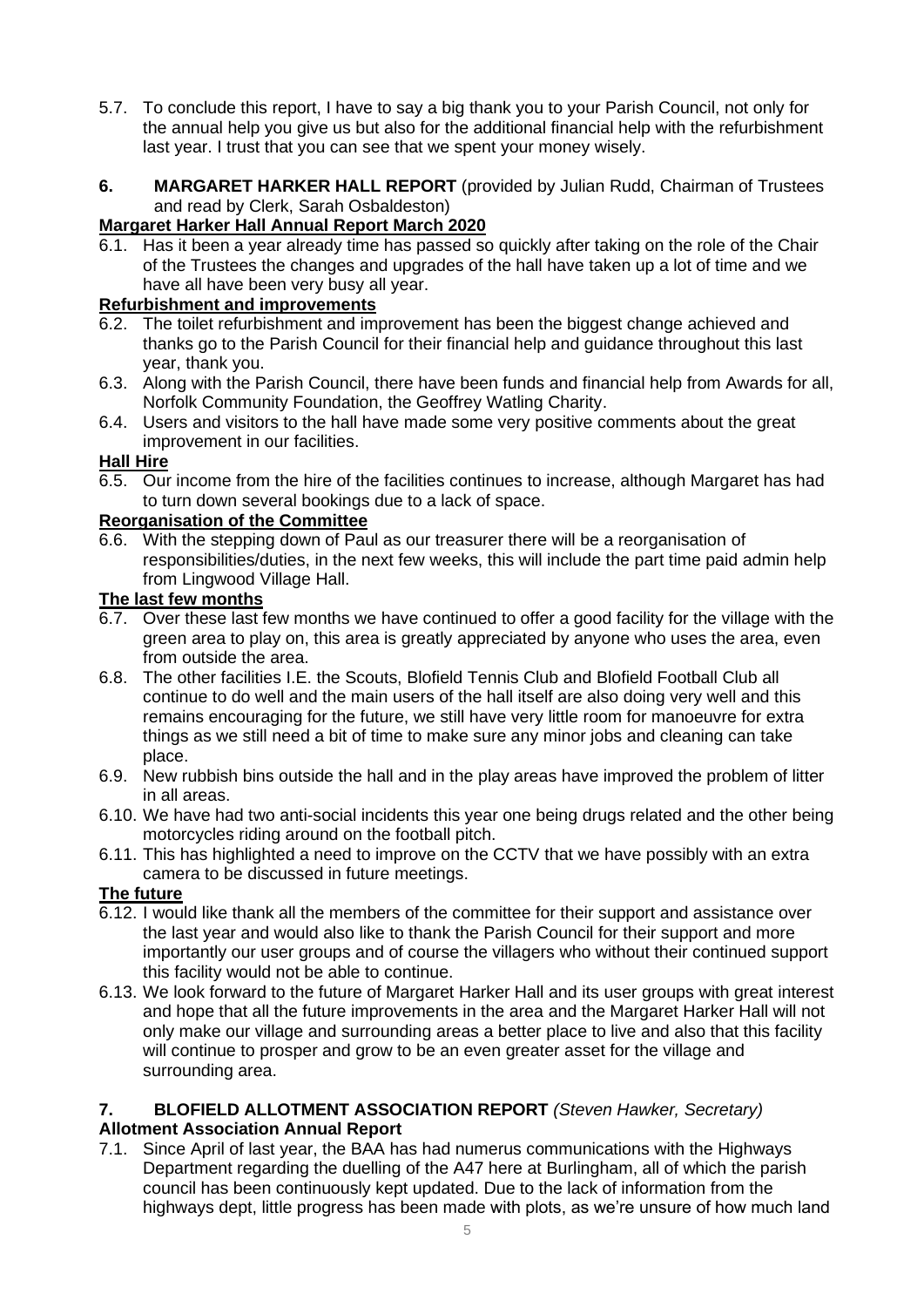will be needed. The most recent meeting with the highways dept suggests that they may only need the land of the car park on a temporary basis, and that they would possibly need the first half row of the allotments when they realign the car park. However we only have two vacant half plots that may be needed by the Highways dept and are unable to be leased as they could be taken at any time, and so two already plot holders will take them on in order to keep the areas maintained, the parish council have agreed not to charge rent. The highways dept has offered financial help with our existing car park to obtain a type one stone to enable us to level the ground around the entrance.

## **Work parties**

7.2. We had organised work parties in in the early part of the year and in June. The first was to trim down hedging and tidy up plots and to address water pressure issues from our water storage tank, and then in June, to lay hoggin in the entrance to the car park and to cut a small drainage cut to divert water away from the entrance and try to prevent erosion and to eliminate pot holes although initially this proved to work it is now apparent that more needs to be done.

### **Events**

- 7.3. Unfortunately our event organiser had to leave due to ill health and we had no events scheduled through the year, however, we now have a new event organiser and we are pleased to announce that we have three or four events planned throughout the season which will be put forward to our members at the our AGM in April.
- 7.4. Finally, on behalf of the BAA I would like to thank the parish council for all their effort and help, in particular to Sarah Dhesi for her tireless efforts to help us and to Melanie Eversfield for all the minutes that she has written from our meetings.This concludes my report for BAA.

### **8. Footpath Warden Report** *(Yvonne burton)*

8.1. Blofield & Blofield Heath Footpath Report to the Parish Council, the footpaths were walked in 2019 and Feb/March 2020.

## **Blofield Heath:**

- 8.2. Footpath **Blofield FP1** between Bonds Road and Pedham Road remains in good condition and is well used.
- 8.3. Footpath **Blofield FP2** between Blofield Corner Road and Hall Road was also clear and walkable. Finger-post are at each end of this path. **Blofield:**
- 8.4. **Blofield FP3**, this path has had a few problem reports in the past but has been walked in 2019 and is clear and accessible.
- 8.5. **Footpath Blofield FP4** which runs along the top of the south embankment of the A47 remains clear and hedging appears to have been cut back – perhaps NCC?
- 8.6. Footpath **Blofield FP4a,** this path runs southwards from Bullacebush Road across a field, through a conifer boundary and into Plantation Park. The finger post on Bullacebush Road was been replaced in February 2020 and I was fortunate enough to be passing when this job was done so thanked the NCC workmen!
- 8.7. I repeat last year's observation which remains unchanged on this path:- Once one arrives at the A47 end of this path, the finger post simply points back along the path and gives no onward indication – even a Waymark Roundel on the post would be helpful here. The footpath officially crosses the A47 but the wooden boundary rail on the top of the bank between A47 and Plantation Park has no gap or stile to permit passage. There remains of course the issue of "should walkers be encouraged to cross the busy A47?" Norfolk County Council considers it too dangerous to cross the A47 where FP4a meets it, where there are five lanes of traffic (the slip road and the dual carriage way).
- 8.8. **Blofield FP5 & FP7,** these two paths cross a field adjacent to the A47 currently a building site for a large number of homes and therefore the paths are closed-off to the public. The council are investigating a possible diversion for this footpath which is due to reopen once the development is complete. The footpath will access the A47 adjacent to public open space and a playground on the new housing development. This raises significant concerns for the parish council.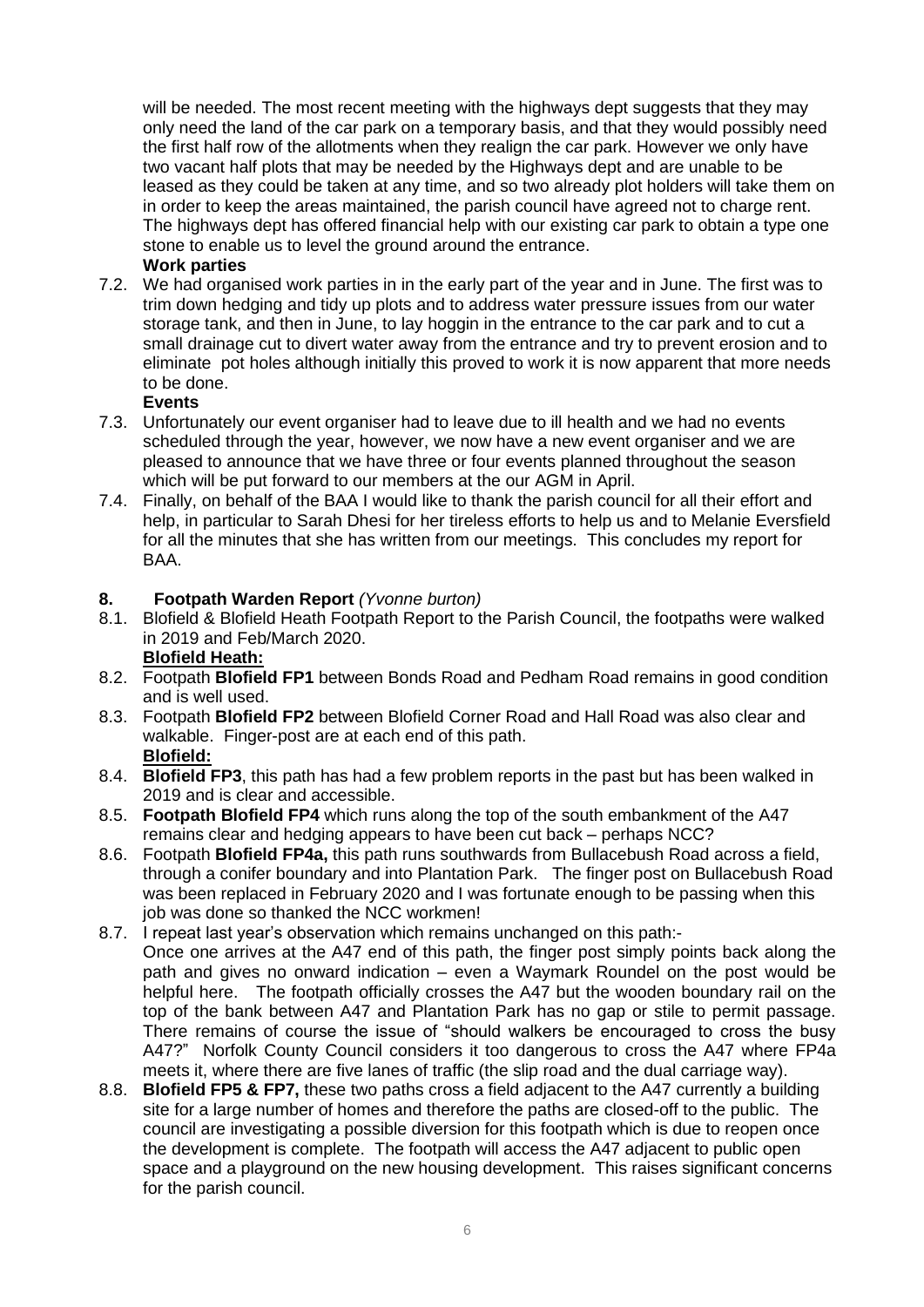- 8.9. Footpath **Blofield FP7a** is in effect the existing tarmac Shack Lane and thus poses no difficulties**.**
- 8.10. The path **Blofield FP8** parallel to Garden Road, is currently passable (March 2020), it has been severely overgrown in the past. There is a finger-post for FP8 at the Globe Lane end of this path, however the former finger-post at The Street end of this path fell over many years ago and stands temporarily approx 10 meters from the original position leaning against a low brick wall serving no purpose at all. A small Waymark Roundel now provides the only indication of a Public Footpath, the restoration of the finger-post to its former position on the highway at The Street end would be very helpful if we are to see this path in regular use.
- 8.11. Footpath **Blofield BOAT11** is a Green Lane and is used mainly as a dog-walkers lane it is easily passable and needs no attention.
- 8.12. Footpath **Blofield FP12** runs alongside Blofield Church and is probably the Parish's most frequently used path.
- **9. Keep Blofield Special Report** *(provided by Peter Mackness and read by the clerk Sarah Osbaldeston)*
- 9.1. Keep Blofield Special is a small group of volunteers who undertake litter picking for an hour or so twice per month in our two villages. An average of seven people participate, thus the villages get 24 days' attention per year with over 150 black bags of litter removed.
- 9.2. There are a few "hot spots" where litter is discarded repeatedly, the majority of litter being food packaging, drink cans and take-away food packaging. It is "low-level litter" and picking it up regularly hopefully discourages further littering and limits the visual harm caused. Occasionally we need to use the online Broadland Fly tipping Report Form to report items that are too large for us and would comment that Broadland's service continues to be excellent.
- 9.3. KBS have continued with maintenance of the various benches around the village which usually require just a light sanding and the application of wood preservative. These benches are still in good condition and the maintenance should keep them in good order for some years to come.
- 9.4. The bank between the Library and Blofield School prepared and planted by KBS a few years ago continues to provide colour through the seasons.
- 9.5. The Spring daffodils donated several years ago and planted at the various entrances to the villages continue to bloom and add to the pleasant aspect of Blofield and Blofield Heath.
- 9.6. KBS keeps an eye on the few public spaces in the villages, especially Town Pit in Blofield Heath, and works with the Parish Council if attention is needed at any time.
- 9.7. KBS is happy to help keep our two villages looking attractive and always welcomes suggestions and new members. It is a very informal group of people and can be contacted via the Parish Clerk. KBS are not alone in collecting litter and would like to thank others who also regularly collect litter around the village.

## **10. Tree Wardens Report** *(Tree Warden, David Pilch)*

- 10.1. The parish tree wardens are David Pilch and Richard Codling. They are the eyes and ears of the parish council in respect of the health of trees and promoting their role in the green environment.
- 10.2. To this end they have been active members of The Friends of Marty's Marsh.
- 10.3. They have also been involved in the churchyard, undertaking to carry out recommendation to cut the ivy on oak tree T5 in the January 2020 tree survey by Treecare with some further work to be carried out.
- 10.4. In her report on the churchyard wall for the parish council the architect expressed concern about the ivy on the wall and the exuberant epicormic growth on the lime trees. These were limiting a proper examination of the wall. Accordingly, a working party of parish councillors, the parish tree wardens and church members set to, over three sessions, to cut back the epicormic growths in a manner that was not deleterious to the protected lime trees. On a separate occasion ivy was removed from the wall.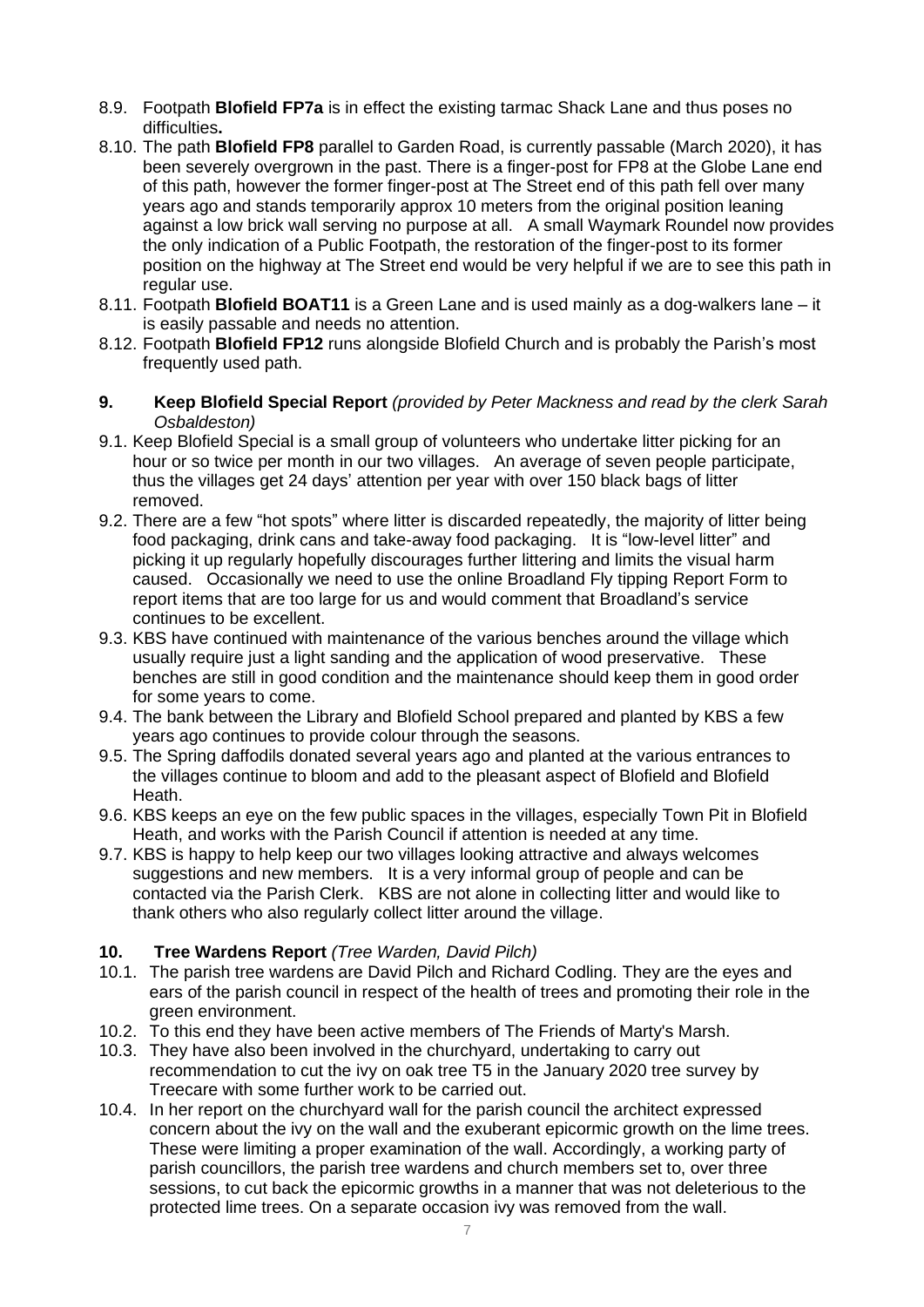- 10.5. Elsewhere in the wooded churchyard which has seen a lovely display of snowdrops this year there has been some minor tree damage as a result of the storms. This has been taken care of in conjunction with other tasks recommended in the tree survey.
- 10.6. With a view to the safety of people using the public footpath through the churchyard two dead limbs of an ash tree were removed as they were overhanging the footpath. This tree is suffering from ash dieback so we will continue to monitor it.
- **11. BLOFIELD ORCHARD CONSERVATION GROUP** *(Provided by Richard Codling and read by Sarah Osbaldeston)*
	- 11.1. This year has seen a real improvement in orchard activities.
	- 11.2. In May we hosted an event for other Norfolk community orchards. It was run by the East of England orchards and apples project, the aim was to encourage local schools to visit their orchards.
	- 11.3. During the Summer, activities included scything, raking and bud grafting to create new trees to have in reserve, in case any of the established trees died.
	- 11.4. Pest and disease control are carried out to organic principles. Last year saw an increase in codling moth and winter apple moth, although it didn't adversely affect apple sales.
	- 11.5. Unfortunately, our annual Apple day was cancelled due to heavy rain and resulting flooding on site. However, we did manage to set up a pop-up stall the following week at the Strumpshaw Shoulder of mutton apple event. We had around 20 varieties of heritage fruit on sale and this event proved quite popular. The income from this event and tree sales helped to pay for our land rent.
	- 11.6. Brundall Co-Op donated a large 4 wheeled barrow to help us move heavy items around the orchard.
	- 11.7. Last month we planted a further 13 varieties and now we have all the Norfolk heritage varieties in the orchard. The number of trees now stands at 77.
	- 11.8. Our volunteer group, which continues to grow in number meets every Tuesday throughout the year, this equates to around 500 hours of unpaid voluntary work. Without this generous help the orchard project would not exist. This report was compiled by Richard Codling.

## **12. Blofield Fuel Charity Report** *(Sarah Russen, Charity Clerk)*

- 12.1. Good evening everyone. Here is the report for the Blofield Fuel Charity.
- 12.2. I have just taken over the position of Administrator for the above Charity due to the retirement of Mrs Brenda Dawson, and I must therefore apologise for not being quite up to date with its transactions and information.
- 12.3. The Charity owns 37acres of land in Blofield Heath, which is leased out to two farmers, who pay a twice yearly rent. This income is the divided into units, depending on how many applicants there are. Each applicant has to apply for a grant from the Blofield Fuel Charity at the end of October of each year, by way of an application form which can be collected from the two local Post Offices. The Trustees then convene to discuss the applications and how best to distribute the money.
- 12.4. The applicant/s must be over the age of 65yrs.and be a resident of Blofield or Blofield Heath. The money used to be for coal but now money is given instead.
- 12.5. The Trustees must apologise to any resident, who has not yet received money for this year. This is due to an administration error with the bank and we are looking into new changes for the end of this year. This is the end of my report for 2019-2020.
- **13. BLOFIELD RELIEF IN NEED CHARITY** (received from Revd. Kevin Bilson, read by Sarah Osbaldeston)
- **14. REVE FOUNDATION REPORT** (received from Revd. Kevin Bilson, read by Sarah Osbaldeston)
	- 14.1. The trustees of The Combined Reve Educational Foundation and Blofield relief-in-need charity meet twice a year. At the last meeting held on  $3<sup>rd</sup>$  June the treasurer reported a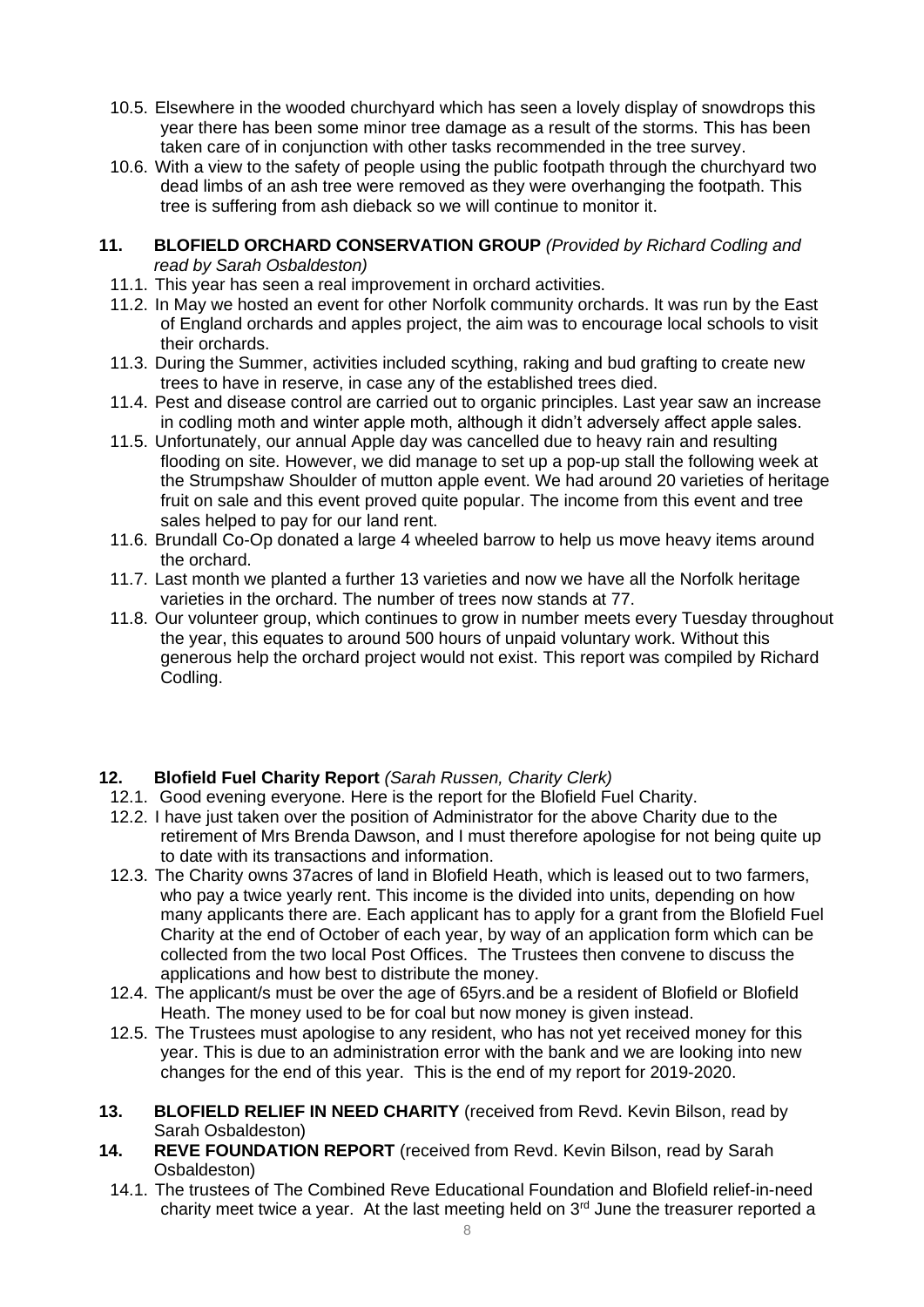bank balance held of £696 for the Reve Educational Foundation and £783 for the Blofield relief-in-need charity. Only one application for a grant was received before the meeting and a grant was made of £250 from the Reve Educational Foundation. No further requests have been received to date.

- 14.2. Following communication from the Norfolk Assistance scheme, the trustees agreed that the combined charity would consider assisting any person signposted to the charity by the scheme, as long as they were a resident of either Blofield or Blofield Heath and funds were sufficient.
- **15. Blofield Church Report** *(Report provided by Revd. Kevin Bilson and read by Sarah Osbaldeston)*
- 15.1. Blofield church continues to hold three regular weekly services. These services include both traditional and more modern liturgies to appeal to a cross section of the community. Services are hosted at Christmas and Easter for Blofield School. The annual service of remembrance for the village is held each year on Remembrance Sunday.
- 15.2. The Church is open for visitors every day of the year, including for visitors seeking a quiet space for personal reflection or prayer. There is also morning prayer led by the rector at on Tuesday morning and a time of stillness and prayer led by the Rector on Thursday from 4.15 pm - 5.00 pm. Any requests for prayer are always included.
- 15.3. On a Wednesday morning, following the mid-week service, there is a community café at which light refreshments are available for a donation. This is open to all visitors and is not limited to those who attend the service.
- 15.4. The church continues to run a very successful 'play church' for children from birth to nursery age and their parents / carers during regular term times, on a Wednesday afternoon.
- 15.5. The challenge of maintaining Blofield Church building in its current excellent state of repair is not an easy one but the church was grateful for the gifts that were donated as a result of the parish gift day appeal in June of last year.

## **16. Speed watch report** *(Speedwatch co-ordinator Paul Culley-Barber)*

- 16.1. Good evening, I'm Paul Culley-Barber, the Community Speedwatch Co-Ordinator for Blofield Parish. A brief history and background to community speedwatch.
- 16.2. The team was formed and trained in January 2018 with an initial seven team members, three from Blofield Heath and four from Blofield.
- 16.3. To conduct a speed watch session, we must have three trained volunteers in hi-vis jackets and are required to place large speed watch warning signs in the location where we are operating. Drivers have plenty of warning we are in an area and so could easily adhere to the speed limits. One person will operate the radar gun, another writing down the required details, time, speed, vehicle model, colour and registration number – with the third person acting as an additional pair of eyes to confirm the details recorded.
- 16.4. There are 10 locations in Blofield and 6 in Blofield Heath where we can monitor speeds. Each location is approved by the police contact to ensure it is suitable. We cannot monitor 20MPH roads – only those that are 30MPH.
- 16.5. Each vehicle that is over the defined speed limit is recorded on the monitoring sheet and the co-ordinator submits the sheet to the police contact within 48 hours of the session being held.
- 16.6. Assuming the details recorded are accurate, vehicle registration number, make and model, the registered owner will be issued a letter from the police. Repeat offenders will be visited by the police to talk through their actions and explain why speeding is dangerous. If a vehicle is recorded at 50MPH in a 30MPH limit then the driver receives an instant visit rather than a letter.
- 16.7. The purpose of the Speed watch team isn't to catch people speeding we want to deter speeding and hope that by having a physical presence on the roads that drivers will think twice about their speeds, slow down and adhere to the limits.
- 16.8. Since my last report, disappointingly the team has conducted only two monitoring sessions. This has been due to a lack of volunteers, my availability and the weather.